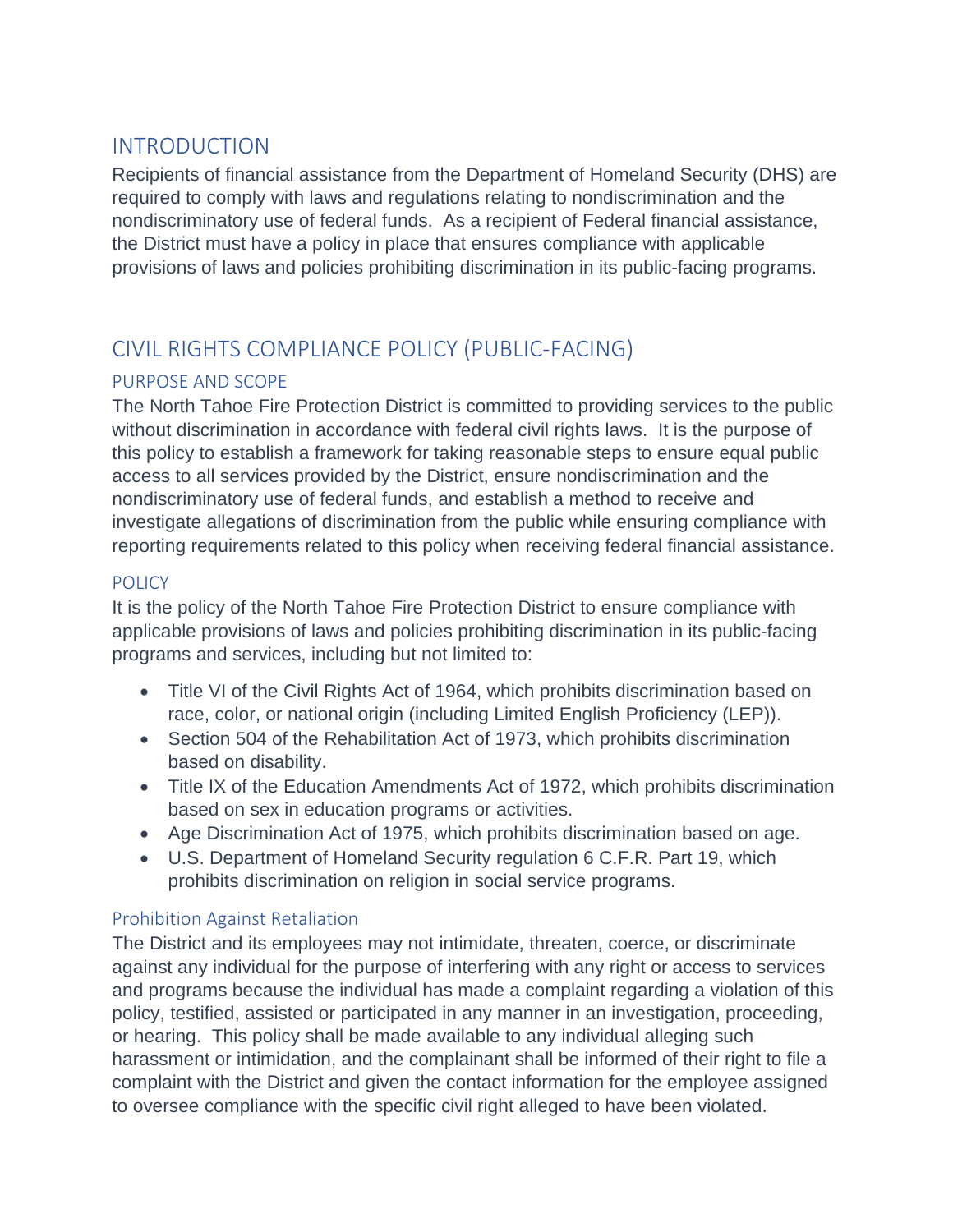### PROCEDURE

#### Civil Rights Compliance

The District will identify a position(s) responsible to oversee compliance and develop a description of those responsibilities.

- 1. Identify the titles of the primary designated staff and the specific civil rights laws for which each are responsible, and each staff member's responsibilities;
	- a. Civil Rights Compliance Officer Administrative Assistant I
		- i. [Intake and processing of complaints](#page-2-0)
	- b. ADA Compliance Officer Facilities Coordinator
		- i. Ensuring facilities are accessible

#### Public Notice/Meeting Planning

The District will ensure the consideration of Limited English Proficiency (LEP) and disabled populations when developing public notices and planning for public meetings or hearings.

- 1. Notices will include language in English and Spanish for LEP and disabled populations to request reasonable accommodation at least 48 hours prior to the event;
- 2. The District Clerk will maintain a list of LEP and other accessibility requests and the efforts made to provide reasonable accommodations.
- 3. The District will provide reasonable accommodations for persons with disabilities or LEP. North Tahoe Fire will generally, upon a minimum 48-hour advance request, offer appropriate aids and services to provide meaningful access for qualified persons with disabilities in order for them to participate in District activities, including interpreters and other ways of making communications accessible to people who have speech, hearing, vision impairments or LEP.
- 4. The District will not charge any fees to any person with, or group of individuals with disabilities, to cover the cost of providing auxiliary aids/services or reasonable modifications such as retrieving items from locations that are open to the public but are not accessible to persons relying on wheelchairs. Service animals will be permitted to accompany people with disabilities regardless of policy that may prohibit animals from District facilities.
- 5. The ADA does not require the District to take any action that would fundamentally alter the nature of its programs or services, or impose an undue financial or administrative burden.

#### Information and Communications Technology Accessibility

1. The District will follow Section 508 of the Rehabilitation Act, in addition to the Web Content Accessibility Guidelines (WCAG 2.1) to maintain digital content compatibility for assistive technology on its digital platforms. The District's website will provide links to digital accessibility tools.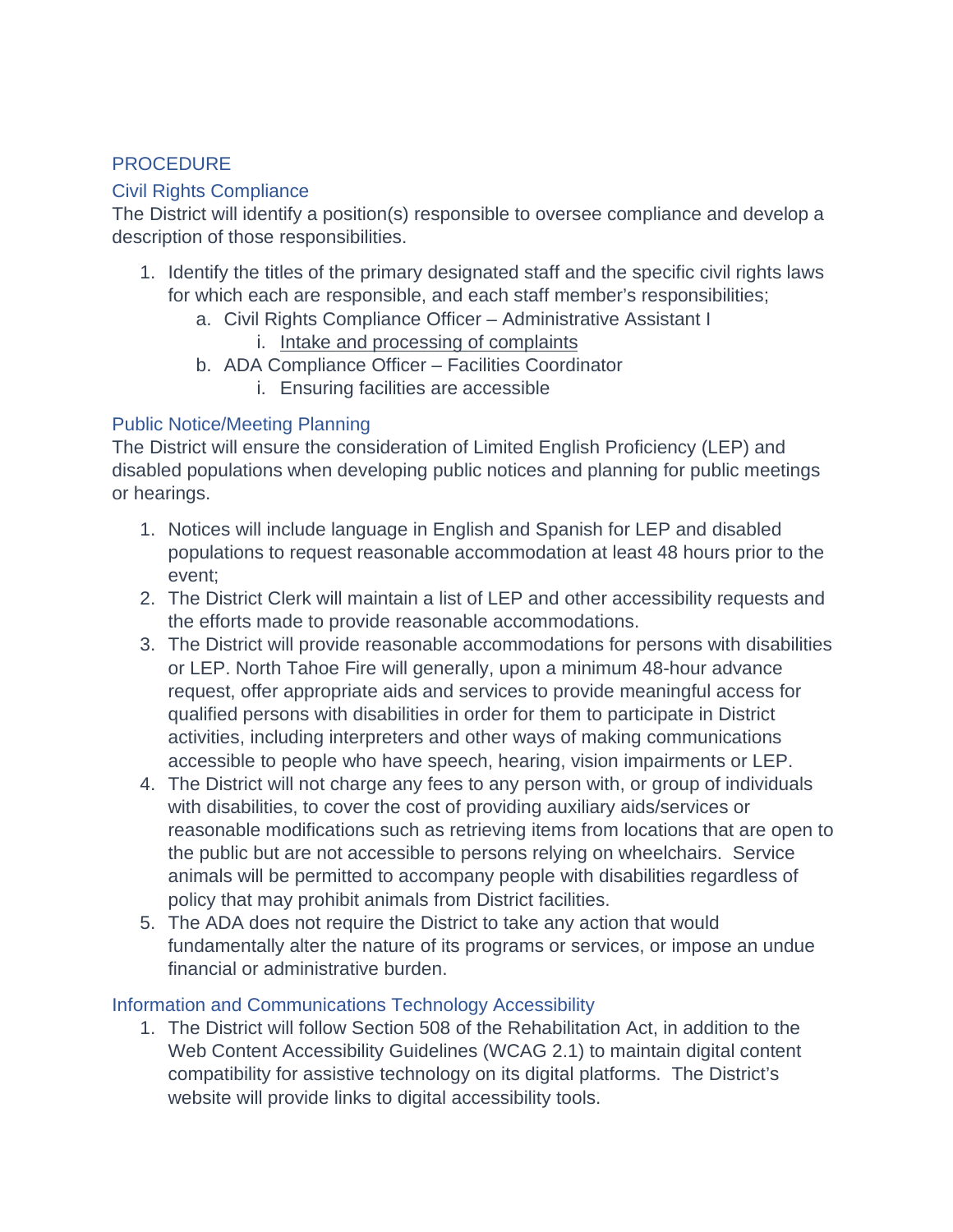2. TTY and Telecommunications Relay Service: Staff are trained to identify calls facilitated by a relay service, and to communicate with the communications assistant.

### Limited English Proficiency and Language Access

The District prohibits discrimination on the basis of national origin (including Limited English Proficiency (LEP)). The District takes reasonable steps to ensure that LEP persons have meaningful access to programs and services by:

- 1. Determine (based on Placer County demographics) that Spanish-speakers are the most populous LEP members, with persons of Hispanic origin comprising 30% of the District's service area population;
- 2. Maintain a log of LEP-specific requests;
- 3. Provide a language translation feature on the District website; provide professionally translated material when available;
- 4. Include a Spanish recording option on the District's incoming-call voice menu, providing LEP persons with an extension to a Spanish-speaking representative or voicemail dedicated to messages left in Spanish;
- 5. Coordinate with appropriate staff members to provide interpretation services when available;
- 6. Provide programming for LEP audiences when resources to do so are available;
- 7. Order educational and outreach material developed for LEP persons for distribution in schools and at events.
- 8. Post content developed for LEP persons on social media when available.

### <span id="page-2-0"></span>Civil Rights Complaints

The District will provide a method to receive and investigate allegations of discrimination from the public.

- 1. The District will create and maintain a Notice of Nondiscrimination along with a civil rights complaint form for the public on its website, and at the District's Administrative Offices.
- 2. The District's website will provide a notice of the District's procedures for prompt processing, investigation, and disposition of public complaints made against the District.
	- a. The bases for filing the complaint (race, color or national origin (including limited English proficiency), sex, age, disability, religion, or alleging retaliation);
	- b. Timeframe for filing the complaint;
	- c. Procedures for filing the complaint;
	- d. Information for how a person with a disability or Limited English Proficiency (LEP) can file a complaint.
- 3. The designated employee will process the complaint as follows: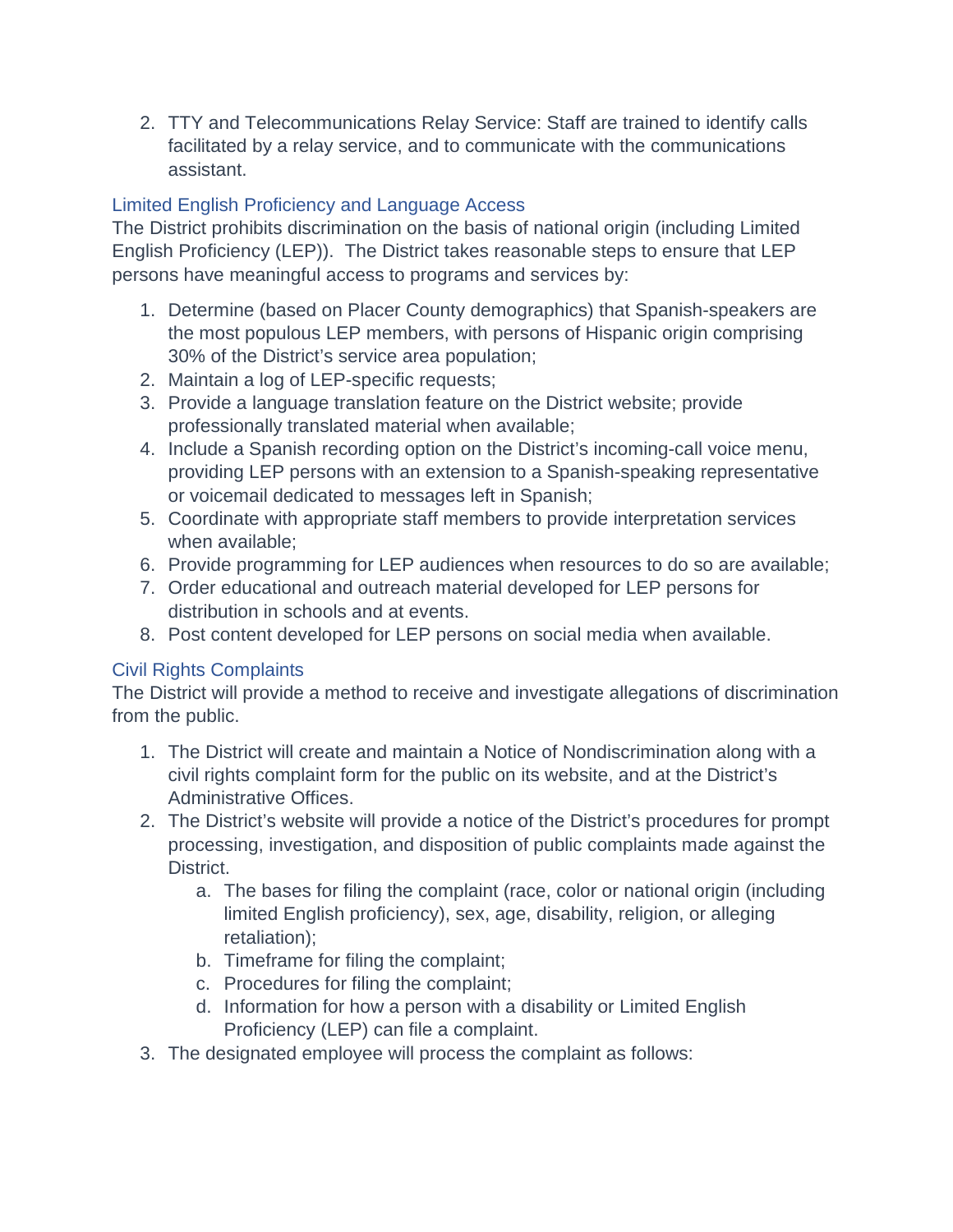- a. Provide written acknowledgement of the claim within 10 days of receipt with directions on how the complainant should correspond with the designated employee throughout the investigation;
- b. Determine if the individual has filed a complaint with another agency in order to prevent duplicate investigations;
- c. If appropriate, initiate an investigation, schedule an interview, and provide the claimant with a timeline;
- d. Track the complaint to ensure timelines are met;
- e. If the preliminary inquiry indicates an investigation is not warranted, notify the complainant in writing of the reasons why and the factors considered;
- f. If an investigation is warranted, the results of the investigation will be provided to the Fire Chief for review;
- g. Notify the complainant in writing of the results of the investigation along with actions taken or planned to be implemented in response to the complaint, including a timeline to request review;
- h. Maintain records and files in accordance with the District's Record Retention Policy.

### Compliance Reporting to the Department of Homeland Security Office for Civil Rights & Civil Liberties

The District will complete and submit the [Civil Rights Evaluation Tool](https://www.dhs.gov/sites/default/files/publications/dhs-civil-rights-evaluation-tool.pdf) to the Office for Civil Rights & Civil Liberties within 30 days of the Notice of Award of federal funding. So long as the District is receiving such funding, the policy will ensure the tool will be updated and submitted every two years thereafter.

### Reporting Complaints

- 1. Provide the total number of complaints or lawsuits against the District during the past three (3) years alleging discrimination on the basis of race, color or national origin (including Limited English Proficiency (LEP)), sex, age, disability, religion, or alleging retaliation. For each complaint or lawsuit, state the following:
	- a. Employment or non-employment (public-facing service/access) related;
	- b. Basis (race, color or national origin (including limited English proficiency), sex, age, disability, religion, or alleging retaliation);
	- c. Status (pending, closed with findings, closed with no findings, settled, etc.);
	- d. Identify complaint vs. lawsuit
- 2. For reporting purposes, there is no distinction between complaints labeled as informal or formal. Complaints are any and all allegations of discrimination that articulate one or more covered basis.
- 3. If a court or administrative agency made a finding of discrimination in a nonemployment complaint for the above three (3) years, include a copy of the complaint and findings.
- 4. Responses should not include personally identifiable information (PII) that is outside of public record.